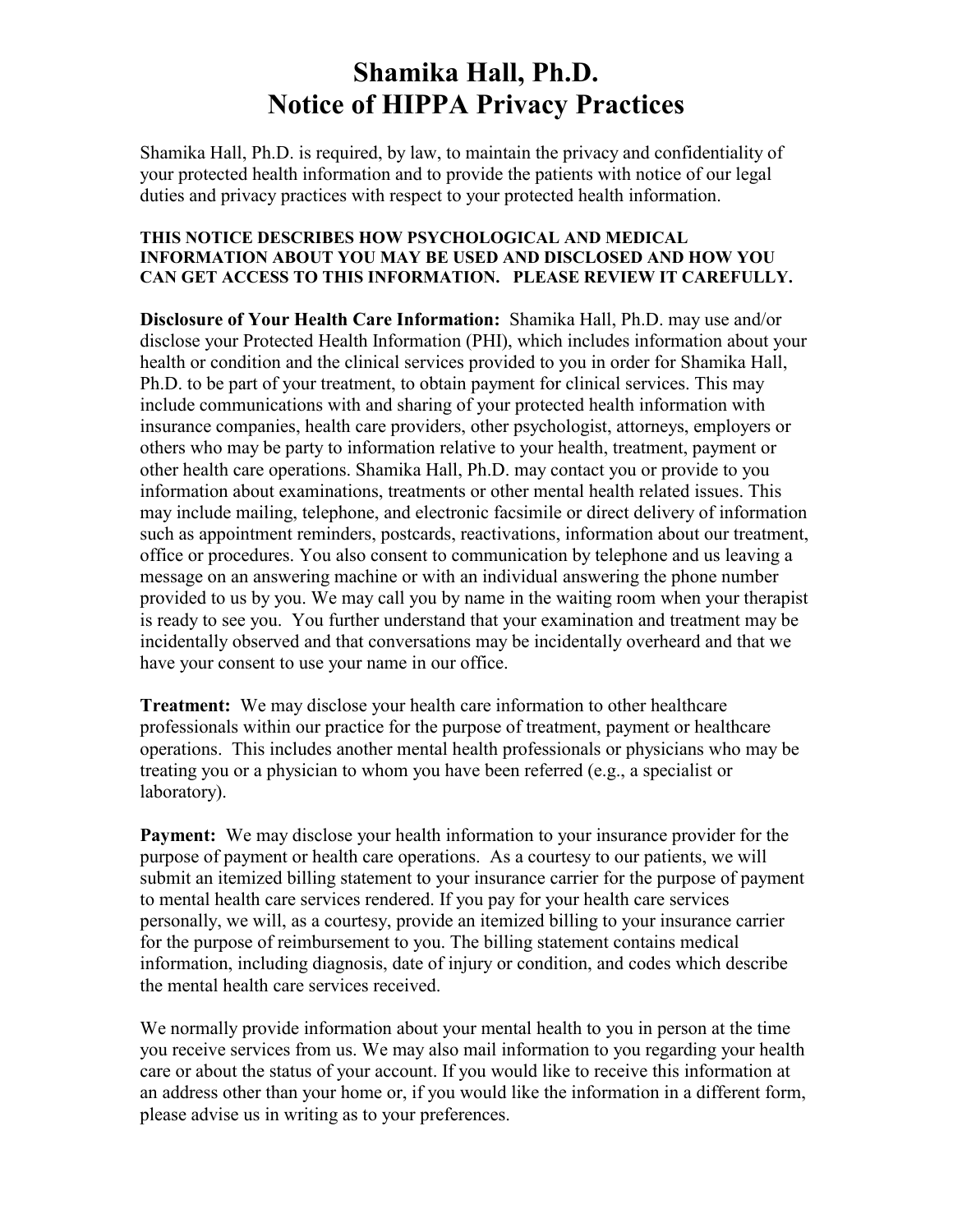**Healthcare Operations:** We may use or disclose your protected health information, as needed, in order to support the operations of this clinic. These activities include, but are not limited to, quality assessment activities, employee review activities, and conducting or arranging for other activities. Occasionally, our office employs third party "business associates" to perform various activities for the practice (such as billing, computer or transcription services). If the services of the business associate involve disclosing or using protected health information, they will sign a written contract that will protect your mental health information.

**Workers' Compensation:** We may disclose your health information as necessary to comply with State Workers' Compensation Laws.

**Emergencies:** We may disclose your health information to notify or assist in notifying a family member, or another person responsible for your care about your mental health condition or in the event of an emergency or of your death.

**Required By Law:** We may use or disclose your protected health information to the extent that the use or disclosure is required by law. The use or disclosure will be made in compliance with the law and will be limited to the relevant requirements of the law.

**Health Oversight:** We may disclose protected health information to a health oversight agency for activities authorized by law, such as audits, investigations and inspections. A "release of information" will need to be signed by you, and will go beyond the general consent that permits only specific disclosures. We will need to obtain a "release of information" before releasing your psychotherapy notes. "Psychotherapy notes" are notes made about your conversation during a private, group, joint, or family counseling session, which is kept separate from the rest of your medical records. These notes are given a greater degree of protection than Personal Health Information.

**Abuse or Neglect:** We may disclose your protected health information to a public authority that is authorized by law to receive reports of child or elderly abuse or neglect.

**Judicial and Administrative Proceedings:** We may disclose your mental health information in the course of any administrative or judicial proceeding, in response to an order of a court or administrative tribunal (to the extent such disclosure is expressly authorized), and in certain conditions, in response to a subpoena, discovery request or other lawful process.

**Public Safety:** It may be necessary to disclose your health information to appropriate persons in order to prevent or lessen a serious and imminent threat to the health or safety of a particular person or to the general public. We may disclose information if you communicate to the mental health professional a threat of physical violence against a reasonably identifiable third person and you have the apparent intent and ability to carry out that threat in the foreseeable future, we may disclose relevant private health information and take reasonable steps permitted by law to prevent the threatened harm from occurring.

**Marketing:** We may contact you for marketing purposes or fundraising purposes, as described below: As a courtesy to our patients, it is our policy to call your home on the evening prior to your scheduled appointment to remind you of your appointment time. If you are not at home, we leave a reminder message on your answering machine or with the person answering the phone. No personal health information will be disclosed during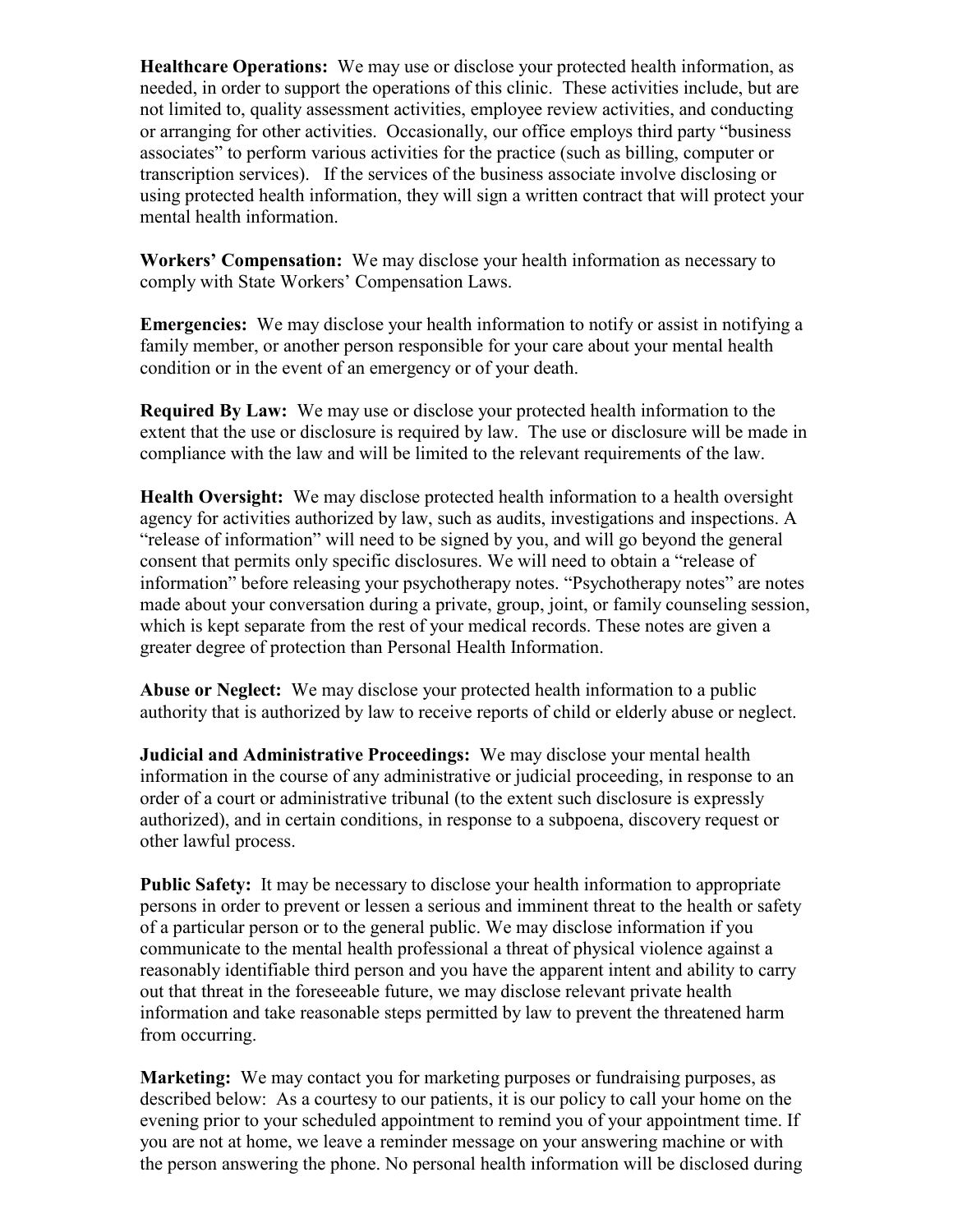this recording or message other than the date and time of your scheduled appointment along with a request to call our office if you need to cancel or reschedule your appointment.

**Change of Ownership:** In the event that Shamika Hall, Ph.D. practice is sold or merged with another organization, your health information/record will be securely stored in a confidential location for your protection.

## **Client Rights**

- You have the right to request restrictions on certain uses and disclosures of your health information. Please be advised, that Shamika Hall, Ph.D. is not required to agree to the restriction that you requested.
- You have the right to have your health information received or communicated through an alternative method or sent to an alternative location other than the usual method of communication or delivery, upon your request.
- You have the right to obtain a copy of your Private Health Information of your mental health billing records used to make decisions about you for as long as the PHI is maintained in the records. We may deny your access to private health information under certain circumstances, but in some cases you may have this decision reviewed. On your request, we will discuss the details of the amendment process with you. You may be charged administrative time to comply with this request. The current cost for obtaining a copy of your records is \$21.20 initial search fee, and \$1.06 per page, you will need to fill out a formal request to obtain your records, we have up to 30 days to comply with your request.
- You have a right to request that Shamika Hall, Ph.D. amend your protected health information. Please be advised, that Shamika Hall, Ph.D. is not required to agree to amend your protected health information. If your request to amend your health information has been denied, you will be provided with an explanation of the denial reason(s) and information about how you can address the reason for denial.
- You have a right to receive an accounting of disclosures of your protected health information made by Shamika Hall, Ph.D.
- You have a right to a paper copy of this Notice of Privacy Practices at any time upon request.
- You have the right to request to receive confidential communications from us by alternative means or at an alternative location. We will accommodate reasonable requests. We will not request an explanation from you for the basis of the request. Please make this request in writing to our privacy officer.

### **Changes to this Notice of Privacy Practices**:

Shamika Hall, Ph.D. reserves the right to amend this Notice of Privacy Practices at any time in the future, and will make the new provisions effective for all information that it maintains. Until such amendment is made, Shamika Hall, Ph.D. is required by law to comply with this notice.

Shamika Hall, Ph.D. is required by law to maintain the privacy of your health